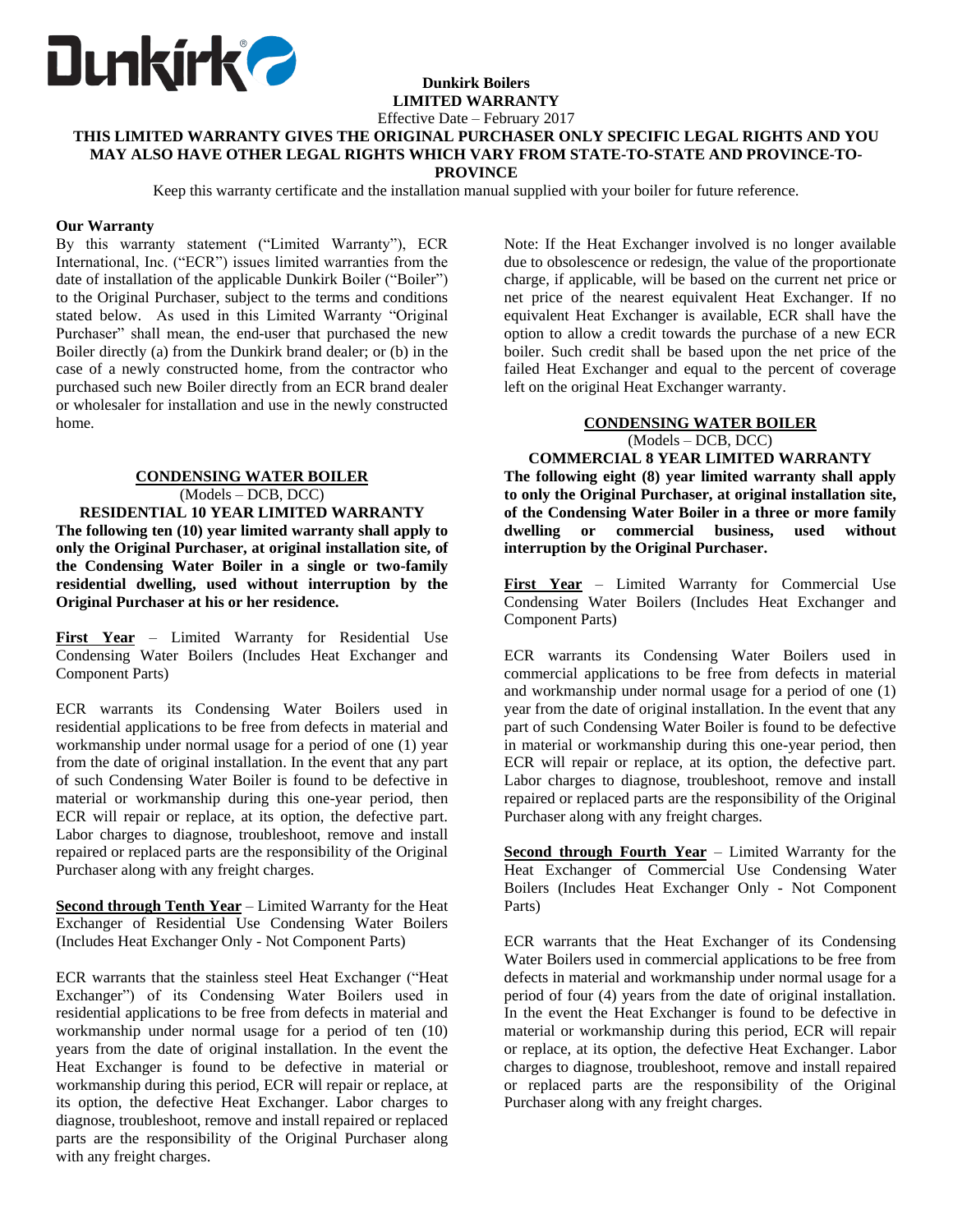# **Dunkirk Boilers LIMITED WARRANTY**

Effective Date – February 2017

# **THIS LIMITED WARRANTY GIVES THE ORIGINAL PURCHASER ONLY SPECIFIC LEGAL RIGHTS AND YOU MAY ALSO HAVE OTHER LEGAL RIGHTS WHICH VARY FROM STATE-TO-STATE AND PROVINCE-TO-**

**PROVINCE**

Keep this warranty certificate and the installation manual supplied with your boiler for future reference.

**Fifth through Eighth Year** – Limited Warranty for the Heat Exchanger of Commercial Use Condensing Water Boilers (Includes Heat Exchanger only – Not Component Parts)

ECR warrants the Heat Exchanger of its Condensing Water Boilers used in commercial applications to be free from defects in material and workmanship for the fifth year through eighth year from the date of installation. If the Heat Exchanger is found to be defective, ECR will replace the original Heat Exchanger upon the payment of a proportionate charge based on the time the Condensing Water Boiler has been in service.

The proportionate charge will be equal to the appropriate percentage of the net price of such Heat Exchanger at the time the warranty claim is made, and will be determined as follows:

| cm<br><b>Cai</b><br>$\overline{\phantom{0}}$ | .<br>ear | −ப…<br>ear | oш<br>ear<br>∼ |
|----------------------------------------------|----------|------------|----------------|
| 10/                                          |          |            | $\gamma_{0/2}$ |

Labor charges to diagnose, troubleshoot, remove and install repaired or replaced parts are the responsibility of the Original Purchaser along with any freight charges.

Note: If the Heat Exchanger involved is no longer available due to obsolescence or redesign, the value of the proportionate charge, if applicable, will be based on the current net price or net price of the nearest equivalent Heat Exchanger. If no equivalent Heat Exchanger is available, ECR shall have the option to allow a credit towards the purchase of a new ECR boiler. Such credit shall be based upon the net price of the failed Heat Exchanger and equal to the percent of coverage left on the original Heat Exchanger warranty.

#### 

### **LIMITATIONS/EXCLUSIONS – APPLIES TO ALL WARRANTIES**

1. Under no circumstances will ECR be responsible for any other costs associated with rectifying the defective part, including, without limitation, costs associated with removing and reinstalling the defective part or its replacement part, and all labor and material costs connected therewith, including, without limitation, costs associated with supplying/returning the defective part to ECR. Replacement material will be invoiced to the distributor in the usual manner and will be subjected to adjustment upon proof of defect.

2. The Limited Warranty covers only the Heat Exchanger for the second through the last warranted year from date of original installation. All other component parts furnished by ECR, but purchased from other manufacturers, shall be limited to their warranties, if any.

3. This Limited Warranty will not be applicable if the Boiler is (i) used or operated over its rated capacity; (ii) installed for uses other than for residential or commercial use, as specified by the applicable warranty; (iii) not maintained in accordance with ECR's recommendation or accepted good practice as determined by industry standards; or (iv) subjected to unauthorized alteration.

4. This Limited Warranty in no way can be considered as a guarantee of workmanship of an installer or repairman connected with the installation or repair of the Boiler or as imposing on ECR liability of any nature for unsatisfactory performance as a result of faulty workmanship in the installation or service of the Boiler, which liability is hereby expressly disclaimed.

5. This Limited Warranty will not be applicable if the Boiler has been damaged as a result of being improperly installed, serviced or operated, including, without limitation, operated with insufficient water (dry fire); allowed to freeze; improper water conditions or subjected to flood conditions.

6. In order for this Limited Warranty to be effective (i) the Boiler must have been assembled/installed in strict compliance with installation instructions furnished with the Boiler by ECR; and (ii) the Boiler sections must not have been damaged during shipment and installation.

7. The furnishing of replacement parts under the terms of this Limited Warranty will apply to the original warranty period and will not serve to extend such period.

8. ECR shall not be liable for any damages, defaults or delays in performance under this Limited Warranty caused by any contingency beyond its control, including, without limitation, a shortage or reduced supply of energy or raw materials, freezing, flood, fire, wind or lightning.

9. ECR is in no way liable for any damages that may result from (i) the failure of external wiring, piping, or other attachments and accessory products not integral with the Boiler; (ii) installation, service or operation that is not in compliance with all applicable federal, state and provincial laws or regulations; (iii) misapplication or the use of the Boiler for purposes other for which it was designed; or (iv) the use of parts not supplied or designated by ECR.

10. The remedy for breach of this Limited Warranty is expressly limited to the repair or replacement of any part found to be defective under conditions of normal use, and the remedy for breach of this Limited Warranty, statutory duty or by reason of tort (including, without limitation, negligence) does not extend to liability for incidental, special or consequential damages or losses, such as loss for the use of